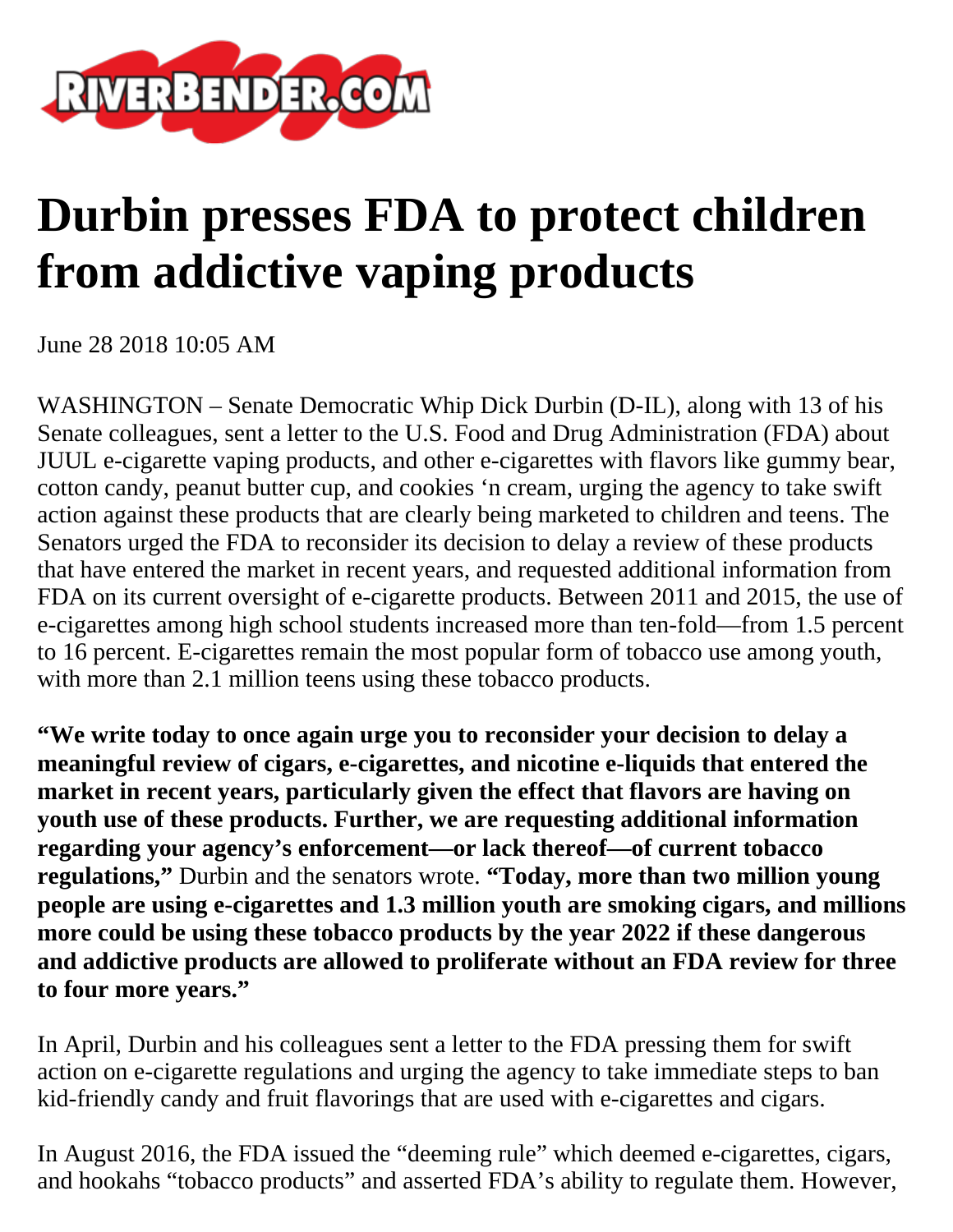the FDA made a decision last year to delay its regulation of e-cigarette products and flavorings from 2018 to 2022. As a result, new products which are popular with children – like JUUL Labs, Inc.'s e-cigarette vaping device – are now able to remain on the market without FDA review for many years to come. The senators urged FDA to end the delay and begin regulation and review of e-cigarette products now.

Joining Durbin on the letter include U.S. Senators Sherrod Brown (D-OH), Richard Blumenthal (D-CT), Patty Murray (D-WA), Ed Markey (D-MA), Jeff Merkley (D-OR), Dianne Feinstein (D-CA), Jack Reed (D-RI), Elizabeth Warren (D-MA), Chris Van Hollen (D-MD), Sheldon Whitehouse (D-RI), Tammy Duckworth (D-IL), Tom Udall (D-NM), and Maggie Hassan (D-NH).

Full text of the letter to the FDA can be found below:

June 27, 2018

The Honorable Scott Gottlieb, M.D.

Commissioner

United States Food and Drug Administration

10903 New Hampshire Avenue

Silver Spring, Maryland 20993

Dear Commissioner Gottlieb:

As we have raised with you many times, there has been an alarming increase in electronic cigarette (e-cigarette) use among middle and high school students nationwide over the past few years. While we have successfully reduced youth cigarette smoking rates through public health policies, the failure of the Food and Drug Administration (FDA) to take swift and decisive action against tobacco products that clearly appeal to children—including flavored cigars, JUUL, and other e-cigarettes with flavors, including those with flavors like gummy bear, cotton candy, peanut butter cup, and cookies 'n cream—is jeopardizing this progress and fueling an emerging public health crisis. We write today to once again urge you to reconsider your decision to delay a meaningful review of cigars, e-cigarettes, and nicotine e-liquids that entered the market in recent years, particularly given the effect that flavors are having on youth use of these products. Further, we are requesting additional information regarding your agency's enforcement—or lack thereof—of current tobacco regulations.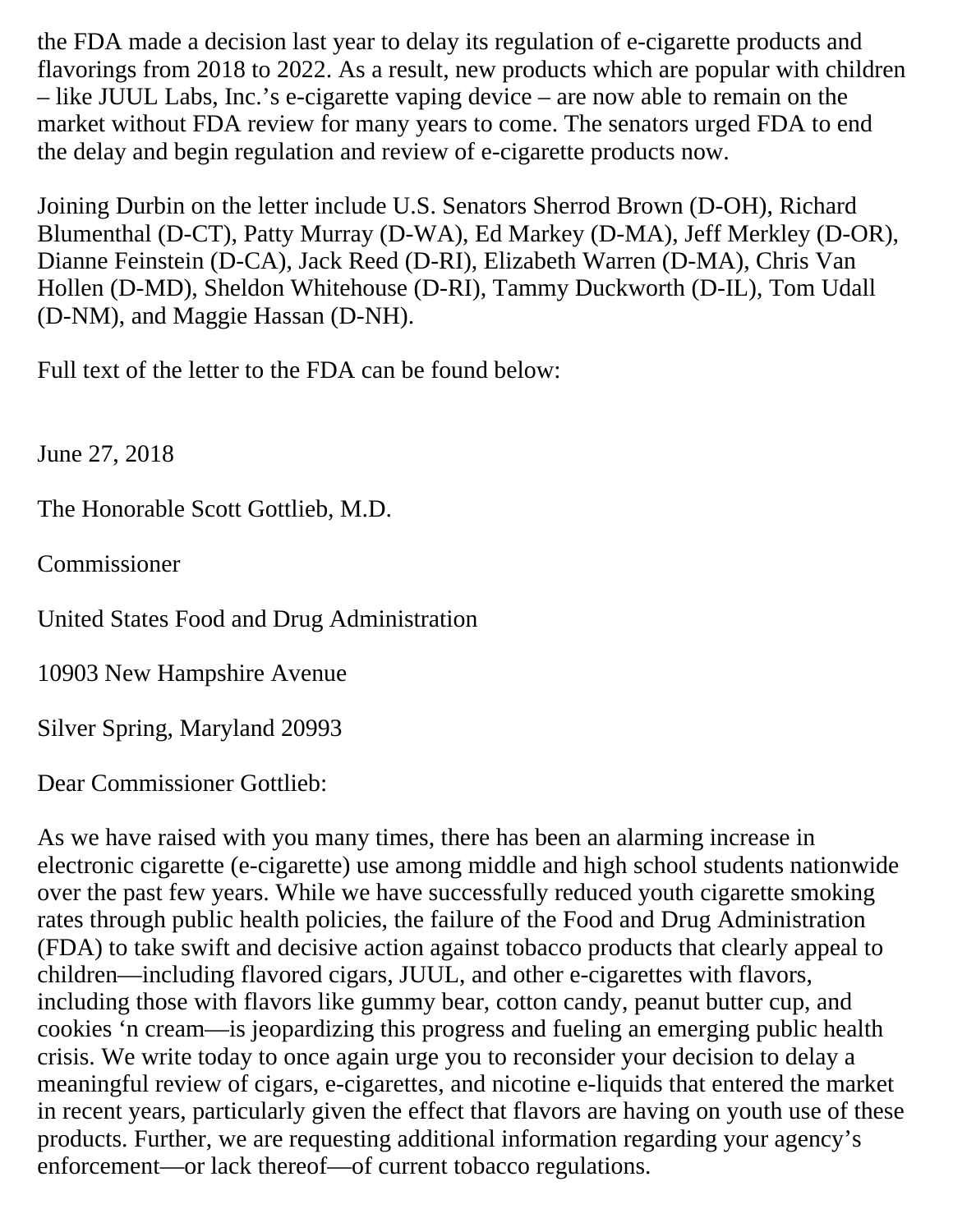Between 2011 and 2015, the use of e-cigarettes among high school students increased more than ten-fold—from 1.5 percent to 16 percent. While e-cigarette use by high school students dipped to 11.7 percent in 2017, e-cigarettes remain the most popular form of tobacco use among youth. According to the U.S. Surgeon General's Report on E-Cigarette Use Among Youth and Young Adults, much of the popularity associated with youth use of e-cigarettes can be attributed to the appealing candy and fruit flavorings that accompany these devices. Use of cigars by youth is also a significant public health concern. Sales of flavored cigars have increased 50 percent since 2008, accounting for half of the U.S. cigar market, and more high school students now smoke cigars than cigarettes. As the FDA has itself acknowledged, 81 percent of kids who have ever used tobacco products started with a flavored product, including 81 percent who have ever tried e-cigarettes and 65 percent who have ever tried cigars.

In May 2016, after years of deliberation and scientific examination, the FDA issued a rule (the "deeming rule") establishing the agency's authority under the *Family Smoking Prevention and Tobacco Control Act* to regulate e-cigarettes and cigars—including their flavorings—in order to protect the public health and prevent youth use of these products. The deeming rule required manufacturers to submit information on all ecigarettes and cigars that entered the market between February 15, 2007 and August 8, 2016 (the effective date of the deeming rule), to allow the FDA to assess their risks to public health. However, much to our dismay, instead of requiring manufacturers to submit this information by August 8, 2018 (as required by the deeming rule), you made the decision last year to suspend this commonsense review until at least 2021 for cigars and 2022 for e-cigarettes, and possibly longer. Today, more than two million young people are using e-cigarettes and 1.3 million youth are smoking cigars, and millions more could be using these tobacco products by the year 2022 if these dangerous and addictive products are allowed to proliferate without an FDA review for three to four more years.

Despite FDA's ill-advised decision to suspend commonsense regulation of tobacco products that were already on the market as of August 2016, there are still tools in place today to ensure FDA review of products before they enter the market after that date. The deeming rule provided that any "deemed tobacco products" coming to market after August 8, 2016, must first go through FDA review before they can be sold. In order to better understand whether the FDA is enforcing this aspect of the rule, we request answers to the following questions as soon as possible, but no later than July 20, 2018:

• Please provide a complete list of all deemed tobacco products that were on the market prior to August 8, 2016, and, following your July 2017 announcement, are unfortunately allowed to remain on the market for several years without an FDA review.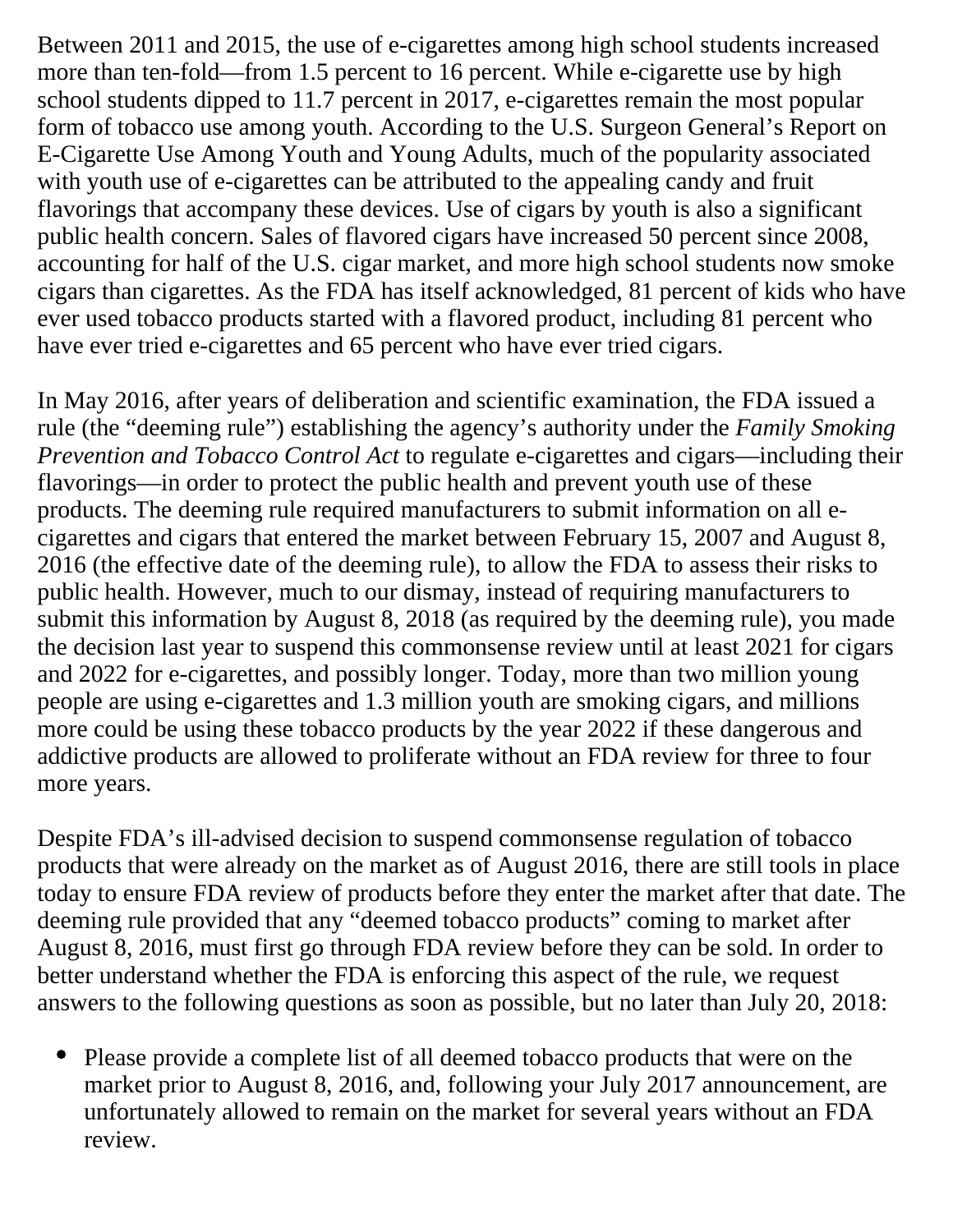- 1. Has FDA made this information publicly available on its website? Will the agency consider doing so? If not, why not?
- Given the ongoing introduction of new tobacco products to the market without FDA review, there appears to be confusion about what criteria a deemed tobacco product must meet to be considered "on the market" prior to August 8, 2016. What criteria does FDA use to determine if a product was "on the market"?
- 1. Would a product that was distributed only via free samples before August 8, 2016, satisfy FDA's definition of "on the market"?
- 1. Would a tobacco product available for purchase in only a very limited number of retail outlets or for a very limited duration of time be considered "on the market"?
- 1. Has FDA set a minimum number of sales that is necessary to demonstrate that a product was "on the market"?
- Are there any flavored cigars, e-cigarette devices, or flavored e-liquids currently available for purchase in the U.S. that were not on the market prior to August 8, 2016, and have not gone through FDA review?
- 1. Please provide a complete list of all deemed tobacco products that FDA has identified as being on the market in violation of existing regulations.
- 1. Has FDA ordered the removal of any such deemed tobacco products?
- As you know, JUUL and accompanying mango-flavored JUULpods are incredibly popular with children. According to JUUL's own social media posts, the mango flavor did not come to market until 2017, well after the August 8, 2016, effective date of the deeming rule. Did JUUL's mango-flavored pod go through FDA review, or is this product on the market in violation of FDA's rules? If the former, please provide information on the timeline for JUUL's submission and FDA's review of application materials for the mango-flavored pod. If the latter, when will FDA order the removal of this kid-appealing flavor?
- Does FDA have in place a process for identifying products that entered the market after August 8, 2016, without receiving a marketing order from FDA? If yes, please explain that process.
- 1. Does FDA require all manufacturers with products on the market without a marketing order to submit information to FDA to demonstrate that their products were on the market prior to August 8, 2016?